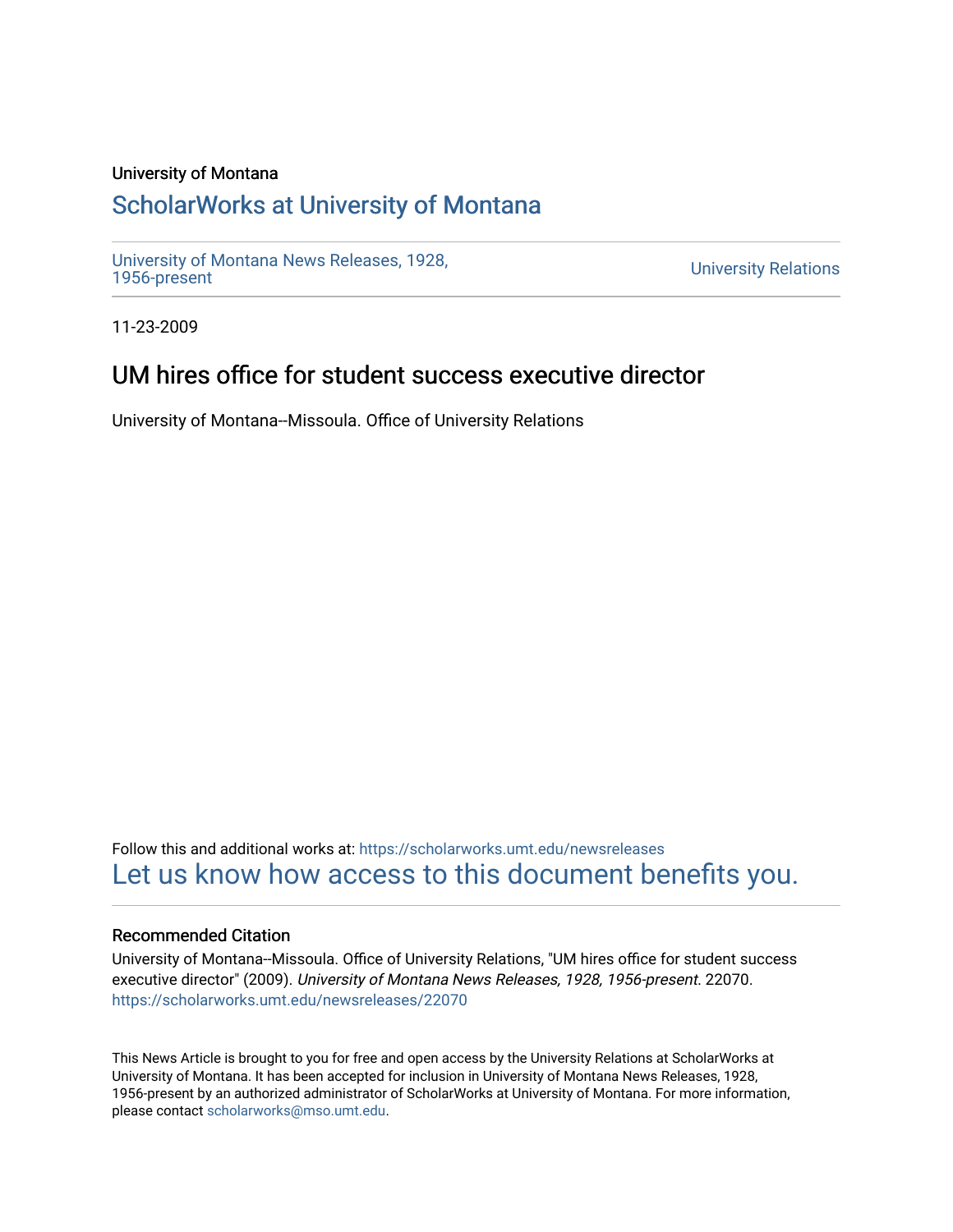

UNIVERSITY RELATIONS • MISSOULA. MT 59812 • 406.243.2522 • FAX: 406.243.4520

# <u>EWS RELEASE</u>

Nov. 23, 2009

**Contact:** Arlene Walker-Andrews, UM associate provost for undergraduate education and policy, 406-243-4689, [arlene.walker-andrews@umontana.edu.](mailto:arlene.walker-andrews@umontana.edu)

### **UM HIRES OFFICE FOR STUDENT SUCCESS EXECUTIVE DIRECTOR**

#### **MISSOULA —**

Sharon O'Hare has accepted the position of executive director of The University of Montana Office for Student Success.

The office coordinates student support services such as advising, tutoring, Learning Commons and other retention programs and is an integral part of UM's Partnering for Student Success plan.

O'Hare will provide vision and leadership in all areas promoting student success and retention. She will work collaboratively with others, including academic deans, academic affairs and student affairs directors, faculty members, the Registrar's Office, and the Office of Planning. Budget and Analysis. Her duties will include the collection and analysis of retention and success data, as well as review of policies relevant to student development.

O'Hare has served as interim executive director of the Office for Student Success since she was appointed to that position last year by UM Provost Royce Engstrom. She has demonstrated a strong commitment to student success and exceptional abilities in planning, project management, data analysis and collaborative problem solving.

Before coming to UM, O'Hare conducted research and taught at Colorado State University and served in municipal governments as a city planner and project manager. At UM